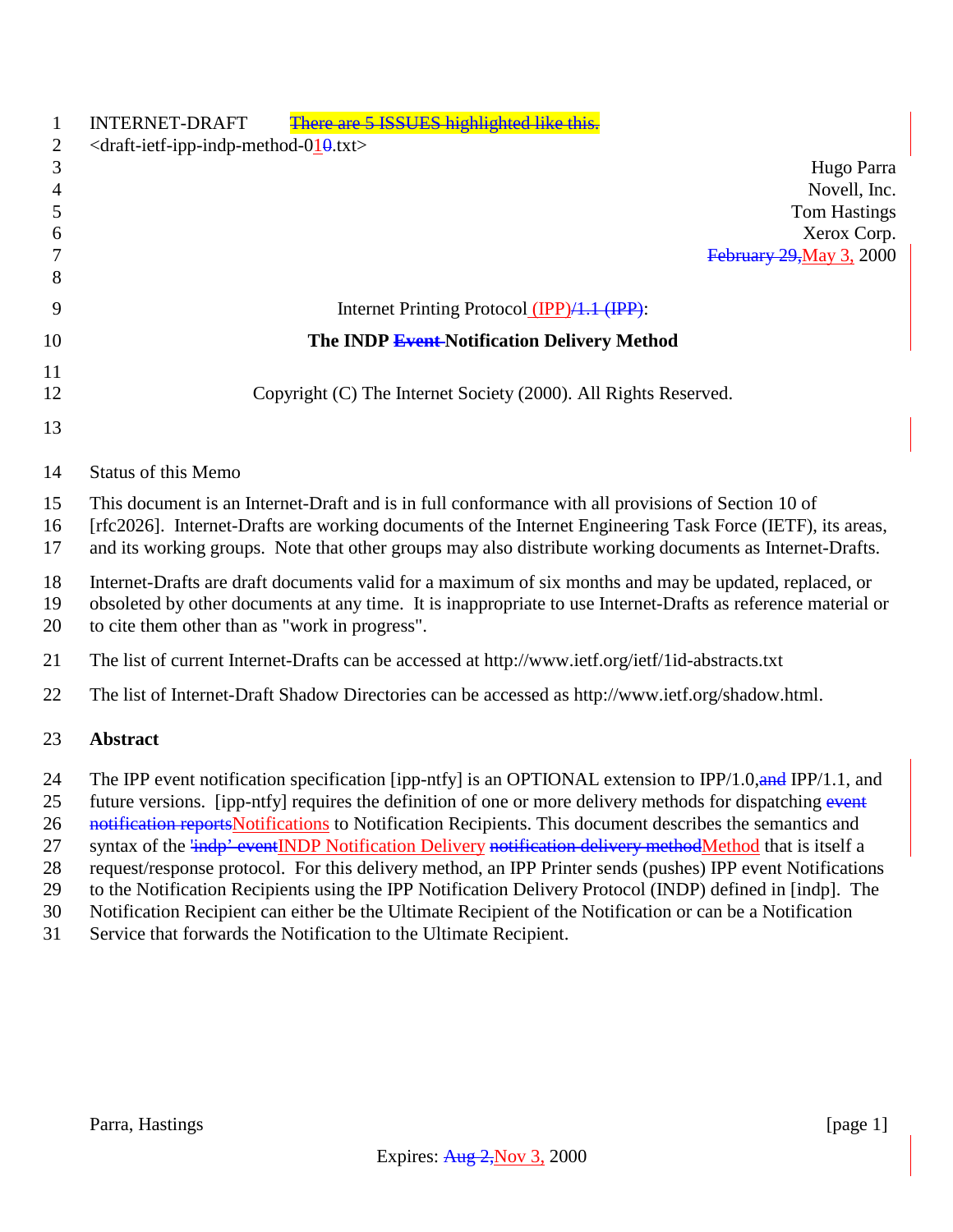- The full set of IPP documents includes:
- Design Goals for an Internet Printing Protocol [RFC2567]
- Rationale for the Structure and Model and Protocol for the Internet Printing Protocol [RFC2568]
- Internet Printing Protocol/1.1: Model and Semantics (this document)[ipp-mod]
- Internet Printing Protocol/1.1: Encoding and Transport [ipp-pro]
- Internet Printing Protocol/1.1: Implementer's Guide [ipp-iig]
- Mapping between LPD and IPP Protocols [RFC2569]
- 

The "Design Goals for an Internet Printing Protocol" document takes a broad look at distributed printing

- functionality, and it enumerates real-life scenarios that help to clarify the features that need to be included
- in a printing protocol for the Internet. It identifies requirements for three types of users: end users,
- 43 operators, and administrators. It calls out a subset of end user requirements that are satisfied in IPP/1.0. A
- few OPTIONAL operator operations have been added to IPP/1.1.
- The "Rationale for the Structure and Model and Protocol for the Internet Printing Protocol" document
- describes IPP from a high level view, defines a roadmap for the various documents that form the suite of
- IPP specification documents, and gives background and rationale for the IETF working group's major
- decisions.
- The "Internet Printing Protocol/1.1: Encoding and Transport" document is a formal mapping of the abstract
- operations and attributes defined in the model document onto HTTP/1.1 [RFC2616]. It defines the
- encoding rules for a new Internet MIME media type called "application/ipp". This document also defines
- the rules for transporting a message body over HTTP whose Content-Type is "application/ipp". This
- document defines a new scheme named 'ipp' for identifying IPP printers and jobs.
- The "Internet Printing Protocol/1.1: Implementer's Guide" document gives insight and advice to
- implementers of IPP clients and IPP objects. It is intended to help them understand IPP/1.1 and some of the
- considerations that may assist them in the design of their client and/or IPP object implementations. For
- example, a typical order of processing requests is given, including error checking. Motivation for some of
- the specification decisions is also included.
- The "Mapping between LPD and IPP Protocols" document gives some advice to implementers of gateways
- between IPP and LPD (Line Printer Daemon) implementations.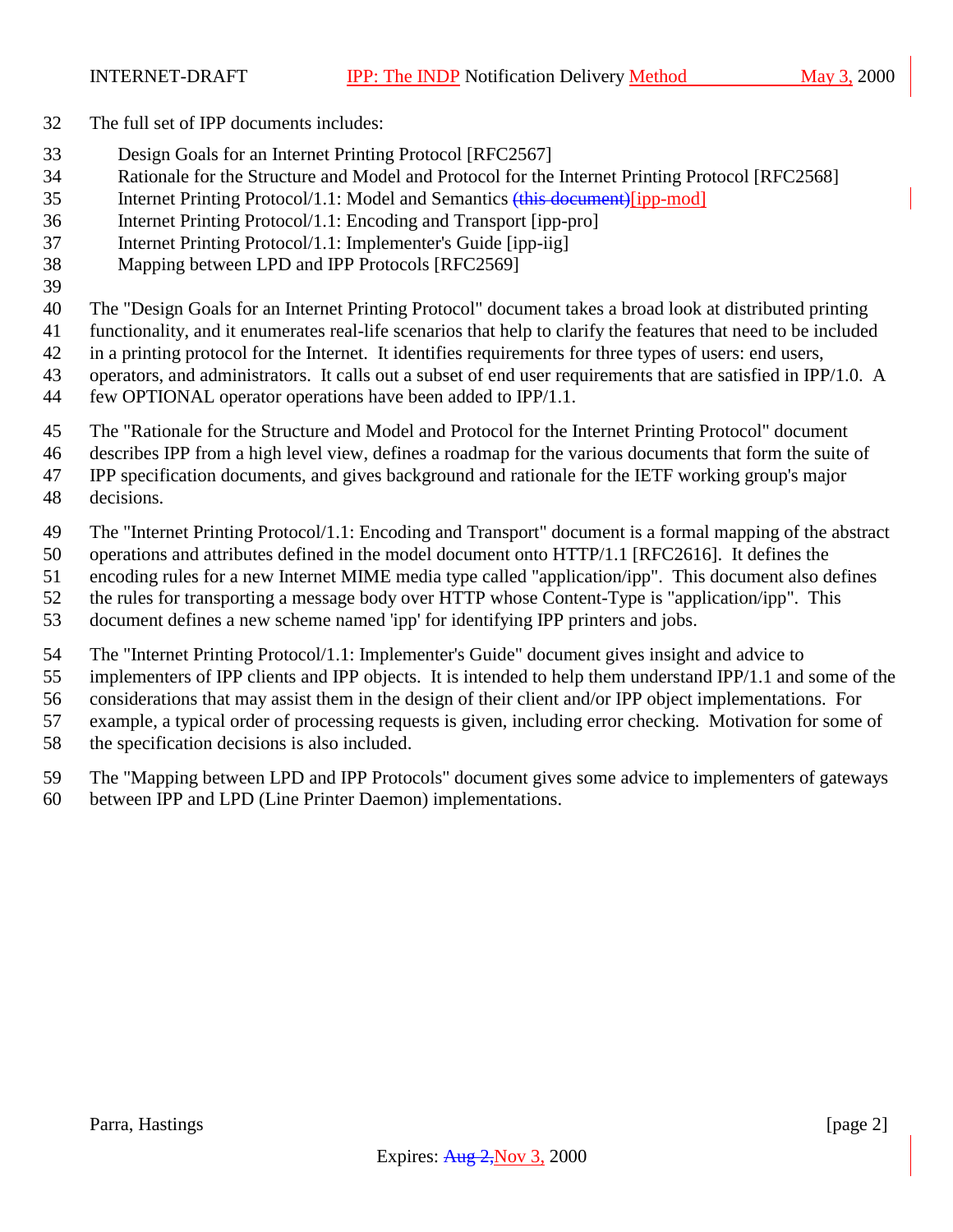| 61                         |                       |                          |
|----------------------------|-----------------------|--------------------------|
| 62                         |                       | <b>Table of Contents</b> |
| 63                         | 1                     |                          |
| 64                         | 2                     |                          |
| 65                         | 3                     |                          |
| 66<br>67<br>68<br>69<br>70 | $\overline{4}$<br>4.1 | 4.1.1<br>4.1.2           |
| 71                         | 5                     |                          |
| 72                         | 6                     |                          |
| 73                         | $\overline{7}$        |                          |
| 74                         | 8                     |                          |
| 75<br>76                   | 9<br>9.1              |                          |
| 77                         | 10                    |                          |
| 78                         | 11                    |                          |
| 79<br>80                   |                       |                          |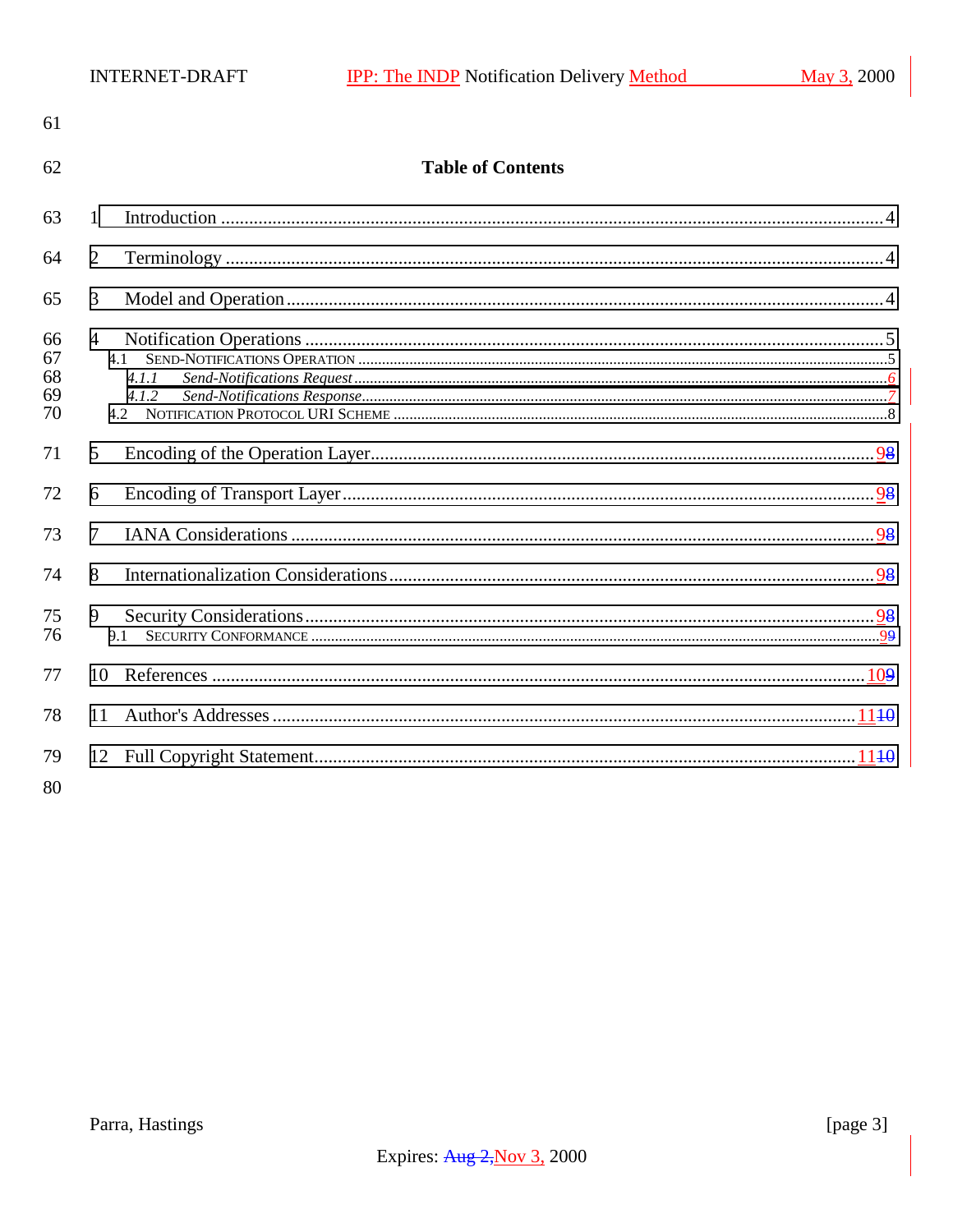### **1 Introduction**

- 83 An IPP Printers that supports the OPTIONAL IPP event notification extension [ipp-ntfy] is called a
- Notification Source which sends event Notifications to Notification Recipients. As such, a Printer either a)
- 85 accepts, stores, and uses notification Subscription objects to generate event Nnotification reports and
- implementNotification and implements one or more delivery methods for notifying interested parties, or b)
- 87 supports a subset of these tasks and farms out the remaining tasks to a Notification Delivery Service. Such a
- 88 Notification Delivery Service then delivers the event Notification to the Ultimate Notification Recipient.
- 89 Based on INDP, tThe 'indp' event notification delivery methodThe INDP Notification Delivery Method
- specified in this document employs a request/response protocol, which is a subset of the IPP Notification 91 Delivery Protocol (INDP), defined in [indp]. Its The primary intended use of INDP is for IPP Printers and A
- 92 Notification Source may implement the INDP Notification Delivery Services Method to send (push) event
- notifications to Notification Recipients using the INDP Send-Notifications operation (see section [4.1\)](#page-8-0)4.1)
- over HTTP.

# **2 Terminology**

- This document uses terms such as "attributes", "keywords", and "support". These terms have special meaning and are defined in the model terminology [ipp-mod] section 12.2.
- Capitalized terms, such as MUST, MUST NOT, REQUIRED, SHOULD, SHOULD NOT, MAY, NEED
- NOT, and OPTIONAL, have special meaning relating to conformance. These terms are defined in [ipp-
- mod] section 12.1 on conformance terminology, most of which is taken from RFC 2119 [RFC2119].
- This section defines the following additional terms that are used throughout this document:
- REQUIRED: if an implementation supports the extensions described in this document, it MUST support a REQUIRED feature.
- OPTIONAL: if an implementation supports the extensions described in this document, it MAY support 105 an OPTIONAL feature.
- Event Notification (Notification for short) See [ipp-ntfy]
- Notification Source See [ipp-ntfy]
- Notification Recipient See [ipp-ntfy]
- Subscription object See [ipp-ntfy]
- Ultimate Notification Recipient See [ipp-ntfy]

### **3 Model and Operation**

- 112  $\frac{1}{2}$  1. In the IPP Notification Model [ipp-ntfy], a client is able to:
- 113 1. supply one or more Per-Job Subscriptionsean be supplied in the Job Creation operation or
- 2. OPTIONALLY supply Per-Job Subscriptions as subsequent Create-Job-Subscription operations;

Parra, Hastings [page 4]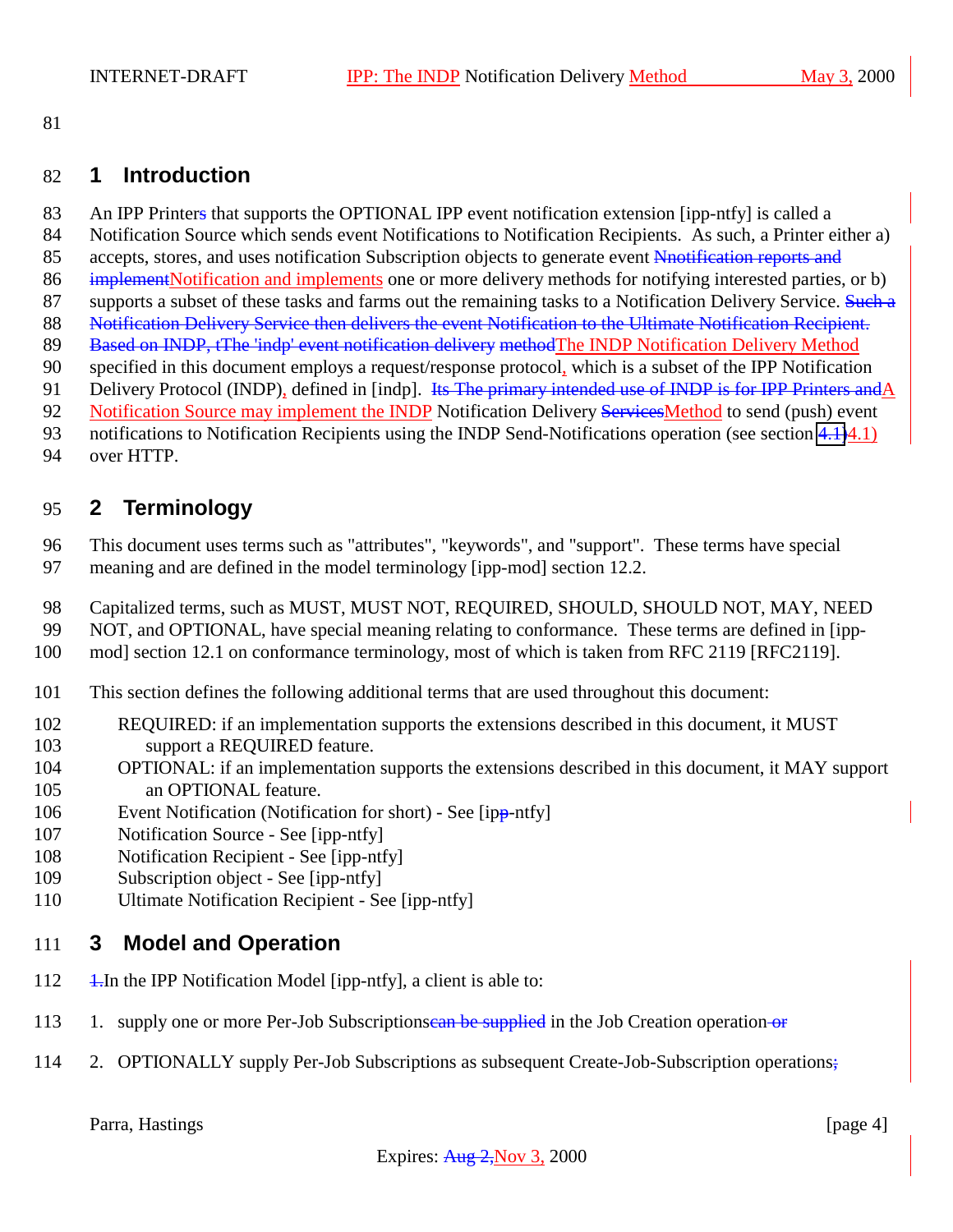- 115 3. supplySupply one Per-Printer Subscriptionean be supplied in the Create-Printer-Subscription operation.
- The client that creates these Subscription objects becomes the owner of the Subscription object.
- When creating each Subscription object, the client supplies the "notify-recipient" (uri) attribute. The
- "notify-recipient" attribute specifies both a single Notification Recipient that is to receive the Notifications
- when subsequent events occur and the method for notification delivery that the IPP Printer is to use. For
- the Notification delivery method defined in this document, the notification method is 'indp' and the rest of
- the URI is the address of the Notification Recipient to which the IPP Printer will send the INDP Send-
- Notifications operation.
- 123 The "indp" event notification delivery methodINDP Notification Delivery Method defined in this
- 124 document alsoemploys uses a client/server protocol paradigm. The "client" in this HTTP relationship is the
- Notification Source described in [ipp-ntfy] while the "server" is the Notification Recipient. The Notification
- Source invokes the Send-Notifications operation supported in INDP to communicate IPP event Notification
- contents to the Notification Recipient. The Notification Recipient only conveys information to the
- Notification Source in the form of responses to the operations initiated by the Notification Source.
- 129 Notification Sources that implement the 'indp' event notification delivery methodINDP Notification

Delivery Method will need to include an INDP client stack (and hence an HTTP client stack) while

notification recipients that implement this delivery method will need to support an INDP server stack (and

hence an HTTP server stack). See section [6](#page-8-0) for more details.

# **4 Notification Operations**

The Notification Source composes the information defined for an IPP Notification [ipp-ntfy] and sends it

using the Sent-Notifications operation to the Notification Recipient supplied in the Subscription object.

INDP makes extensive use of the operations model defined by IPP [rfc2566]. This includes, the use of a

URI as the identifier for the target of each operation, the inclusion of a version number, operation-id, and

request-id in each request, and the definition of attribute groups. The Send-Notifications operation uses the

Operation Attributes group, but currently has no need for the Unsupported Attributes, Printer Object

Attributes, and Job-Object Attributes groups. However, it uses a new attribute group, the Notification

Attributes group (see [indp]).

# **4.1 Send-Notifications Operation**

This REQUIRED operation allows a Notification Source to send one or more Notifications to a Notification

- Recipient using HTTP. The operation has been tailored to accommodate the current definition of IPP
- Notification [ipp-ntfy].

 Both Machine-Consumable and Human-Consumable notifications may be sent to a Notification Recipient through this operation.

Parra, Hastings [page 5]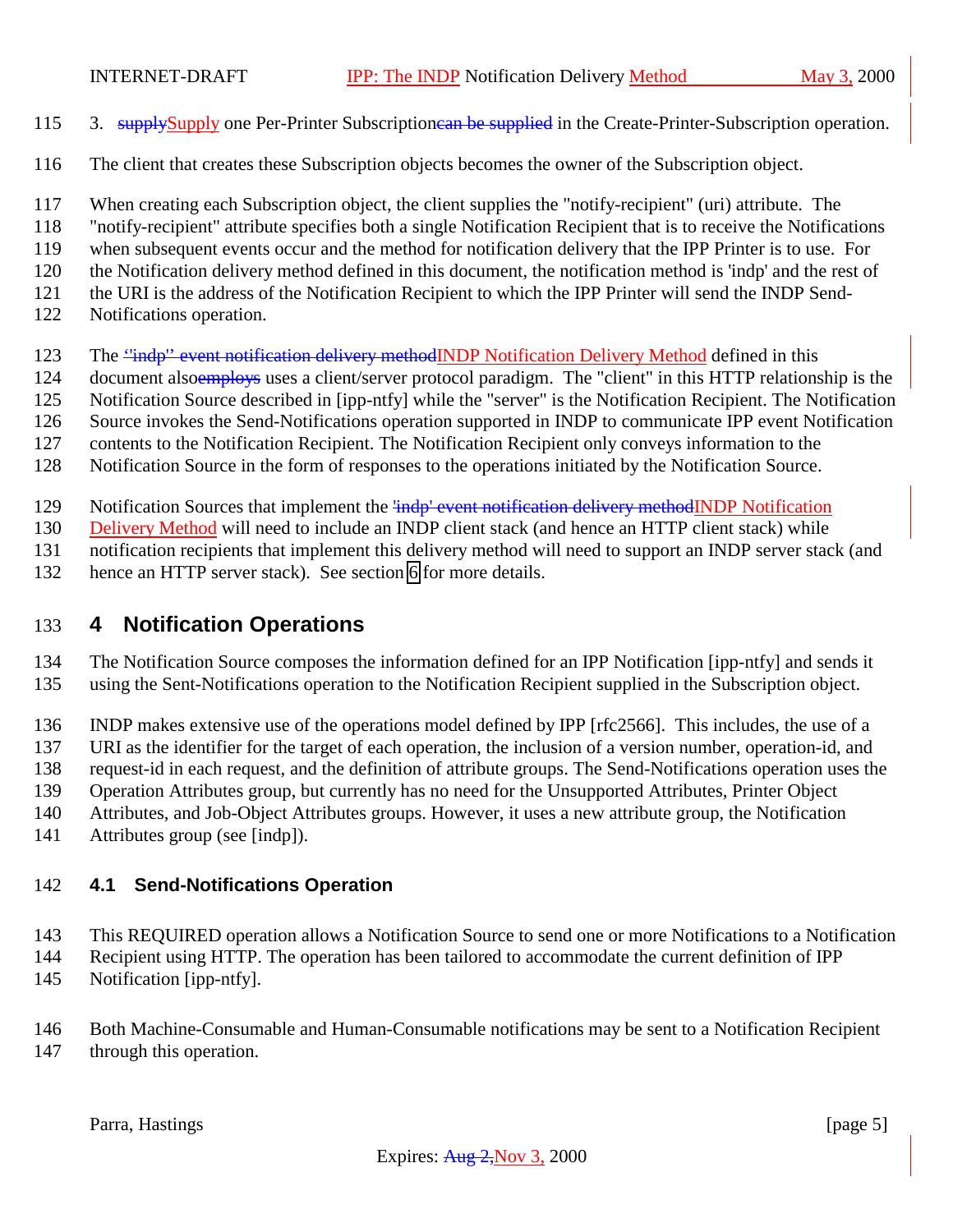| 148                                                                       | 4.1.1 Send-Notifications Request                                                                                                                                                                                                                                                                                                                                                                                                                                                                                                                                                                                                                                                                                                                                                                                                                                                                                                                   |  |
|---------------------------------------------------------------------------|----------------------------------------------------------------------------------------------------------------------------------------------------------------------------------------------------------------------------------------------------------------------------------------------------------------------------------------------------------------------------------------------------------------------------------------------------------------------------------------------------------------------------------------------------------------------------------------------------------------------------------------------------------------------------------------------------------------------------------------------------------------------------------------------------------------------------------------------------------------------------------------------------------------------------------------------------|--|
| 149                                                                       | Every operation request contains the following REQUIRED parameters (see [ipp-mod] section 3.1.1):                                                                                                                                                                                                                                                                                                                                                                                                                                                                                                                                                                                                                                                                                                                                                                                                                                                  |  |
| 150<br>151<br>152                                                         | -a "version-number"<br>-an "operation-id"<br>-a "request-id"<br>$\equiv$                                                                                                                                                                                                                                                                                                                                                                                                                                                                                                                                                                                                                                                                                                                                                                                                                                                                           |  |
| 153                                                                       | The following groups of attributes are part of the Send-Notifications Request:                                                                                                                                                                                                                                                                                                                                                                                                                                                                                                                                                                                                                                                                                                                                                                                                                                                                     |  |
| 154<br>155<br>156<br>157<br>158<br>159                                    | Group 1: Operation Attributes<br>Natural Language and Character Set:<br>The "attributes-charset" and "attributes-natural-language" attributes ads defined in [rfc 2566]<br>section 3.1.4.1.<br>Target:                                                                                                                                                                                                                                                                                                                                                                                                                                                                                                                                                                                                                                                                                                                                             |  |
| 160<br>161                                                                | The "notification-recipient-uri" (uri) operation attribute which is the target of this operation<br>as described in [ipp-mod] section 3.1.5, i.e., the URI of the 'indp' Notification Recipient.                                                                                                                                                                                                                                                                                                                                                                                                                                                                                                                                                                                                                                                                                                                                                   |  |
| 162                                                                       | Group 2 to N: Notification Attributes                                                                                                                                                                                                                                                                                                                                                                                                                                                                                                                                                                                                                                                                                                                                                                                                                                                                                                              |  |
| 163<br>164<br>165<br>166<br>167<br>168<br>169<br>170<br>171<br>172<br>173 | "human-readable-report" (text)<br>The 'indp' Notification Source OPTIONALLY supports this attribute. This attribute is a text string<br>generated by the IPP printer or Notification Delivery Service from the contents of the IPP<br>Notification suitable for human consumption. If the Notification Source supports this attribute, it<br>MUST supply this attribute if the Subscription object contains the "notify-text-format"<br>(mimeMediaType) attribute. The text value of this attribute MUST be localized in the charset<br>identified by the "notify-charset" (charset) attribute and the natural language identified by the notify-<br>natural-language" (naturalLanguage) attribute supplied in the associated Subscription object that<br>generates this event Notification. The format of the text value is specified by the value of the<br>"notify-text-format" (mimeMediaType) supplied in the associated Subscription object. |  |
| 174<br>175<br>176<br>177<br>178                                           | ""human-readable-report-format"""human-readable-report-format" (mime)<br>This attribute MUST be supplied by the Notification Source whenever the "human-readable-<br>report" "human-readable-report" attribute is present. It indicates the format, e.g., text/plain,<br>text/html, etc. of the "human-readable-report" "human-readable-report" attribute.                                                                                                                                                                                                                                                                                                                                                                                                                                                                                                                                                                                         |  |
| 179<br>180<br>181<br>182                                                  | All of the REQUIRED attributes and any of the OPTIONAL attributes indicated in [ipp-ntfy] for a Push<br>event Notification, including "notify-text-format-type" (mimeMediaType), if the "human-readable-<br>report" (text) attribute is included, so that the Notification Recipient will know the text format of the<br>"human-readable-report" (text) attribute value.                                                                                                                                                                                                                                                                                                                                                                                                                                                                                                                                                                           |  |
| 183<br>184<br>185                                                         | These attributes communicate the same information as the notification attributes by the same name<br>described in sections 7.4, 7.5, and 7.6 of [ipp-ntfy]. The rules that govern when each individual attribute<br>MUST or MAY be included in this operation precisely mirror those specified in [ipp-ntfy].                                                                                                                                                                                                                                                                                                                                                                                                                                                                                                                                                                                                                                      |  |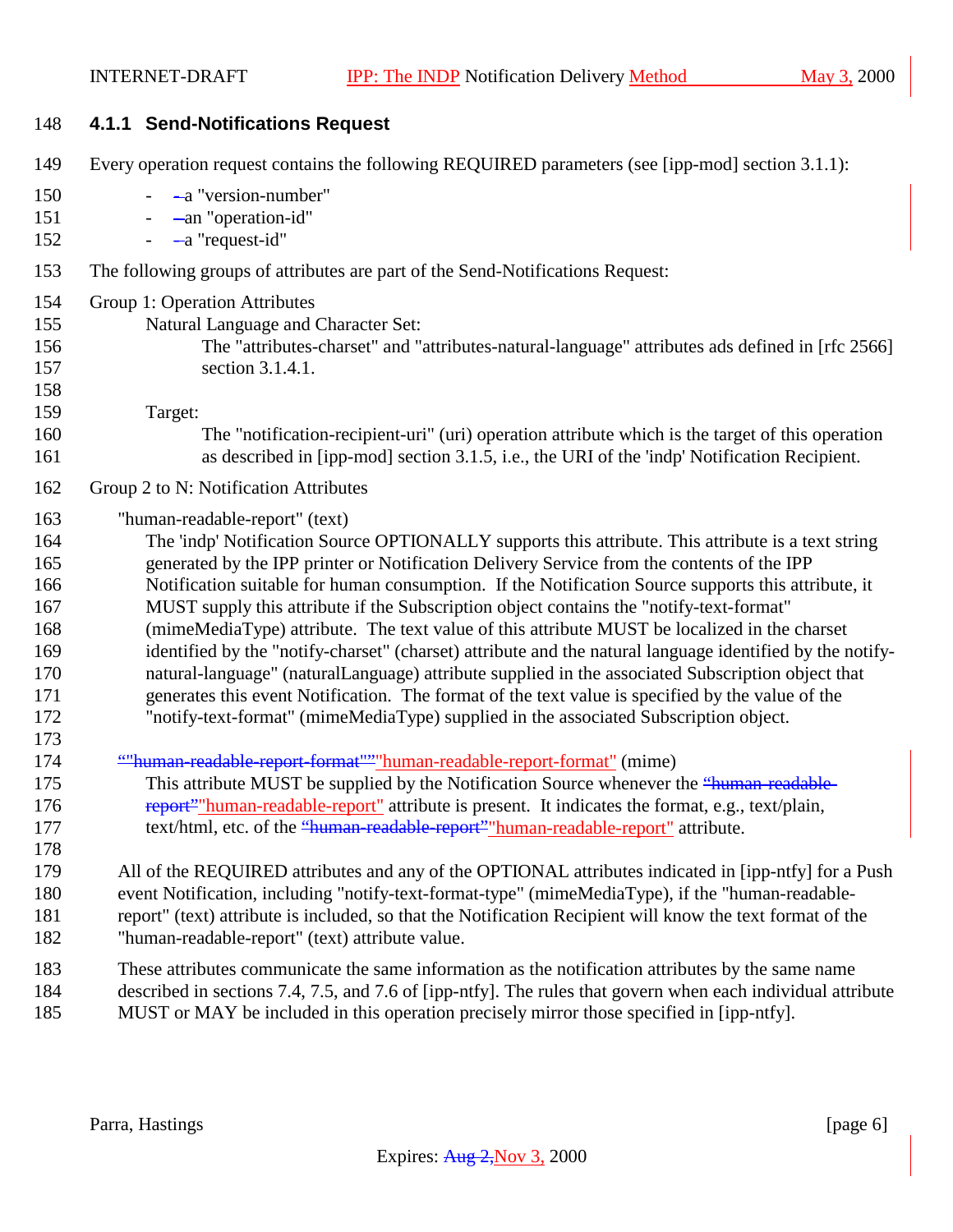#### 186 **4.1.2 Send-Notifications Response**

- 187 The 'indp' Notification Recipient returns a status code for the entire operation and one for each Notification
- 188 Report in the request if the operation's status code is other than "successful-ok". If the  $\frac{1}{1}$ pp-notify-sendindp'
- 189 n-Notification listener'indp' Notification Recipient receives a Notification report that it can't pair up with a
- 190 sSubscription it knows about, it can return a 'client-an 'client-error-unknown-subscription' error status-code 191 to indicate that events associated with that subscription should no longer be sent to it. Alternatively, the
- 192 Notification Recipient can return the 'successful-ok-but-cancel-subscription' to the Notification Source and
- 193 cancel a Subscription that is no longer wanted.
- 194 Every operation response contains the following REQUIRED parameters (see [ipp-mod] section

|     | 195 $\frac{3.1.1}{6}.3.1.1}$ : |
|-----|--------------------------------|
| 196 | -a "version-number"            |

- 197 - a "status-code" 198 - - the "request-id" that was supplied in the corresponding request 199 200 Group 1: Operation Attributes 201 **Natural Language and Character Set:** 202 The "attributes-charset" and "attributes-natural-language" attributes ads defined in [rfc 2566] section 203 3.1.4.1. 204 205 **ISSUE 01** Should there be an Unsupported Attributes group so that the Notification Recipient can return 206 attributes that are not supported to the Notification Source? 207 Group 2 to N: Notification Attributes
- 208 "notification-report-status-code" (type2 enum)
- 209 Indicates whether the 'ipp-notify-send' Notification Recipient was able to consume the n-th 210 **Notification Report.**
- 211 212 The status-code can take any of the following standard enum values are defined: IPP values (as defined in
- 213 [ipp-mod]): 214

| 215 | 'successful-ok'                                  |
|-----|--------------------------------------------------|
| 216 | 'successful-ok-but-cancel-subscription'          |
| 217 | 'elient error-unknown subscription'              |
| 218 | 'client-error-bad-request'                       |
| 219 |                                                  |
| 220 |                                                  |
| 221 | . Use the same status code space as IPP, namely: |
| 222 |                                                  |
|     |                                                  |

- 223  $\frac{\text{"informational} \cdot \text{Ox0100}}{\text{non} \cdot \text{Ox01FF}}$
- 224 **"redirection"**  $0 \times 0200$  to  $0 \times 02FF$
- 225  $"client error"  $0x0400$  to  $0x04FF$$

Parra, Hastings [page 7]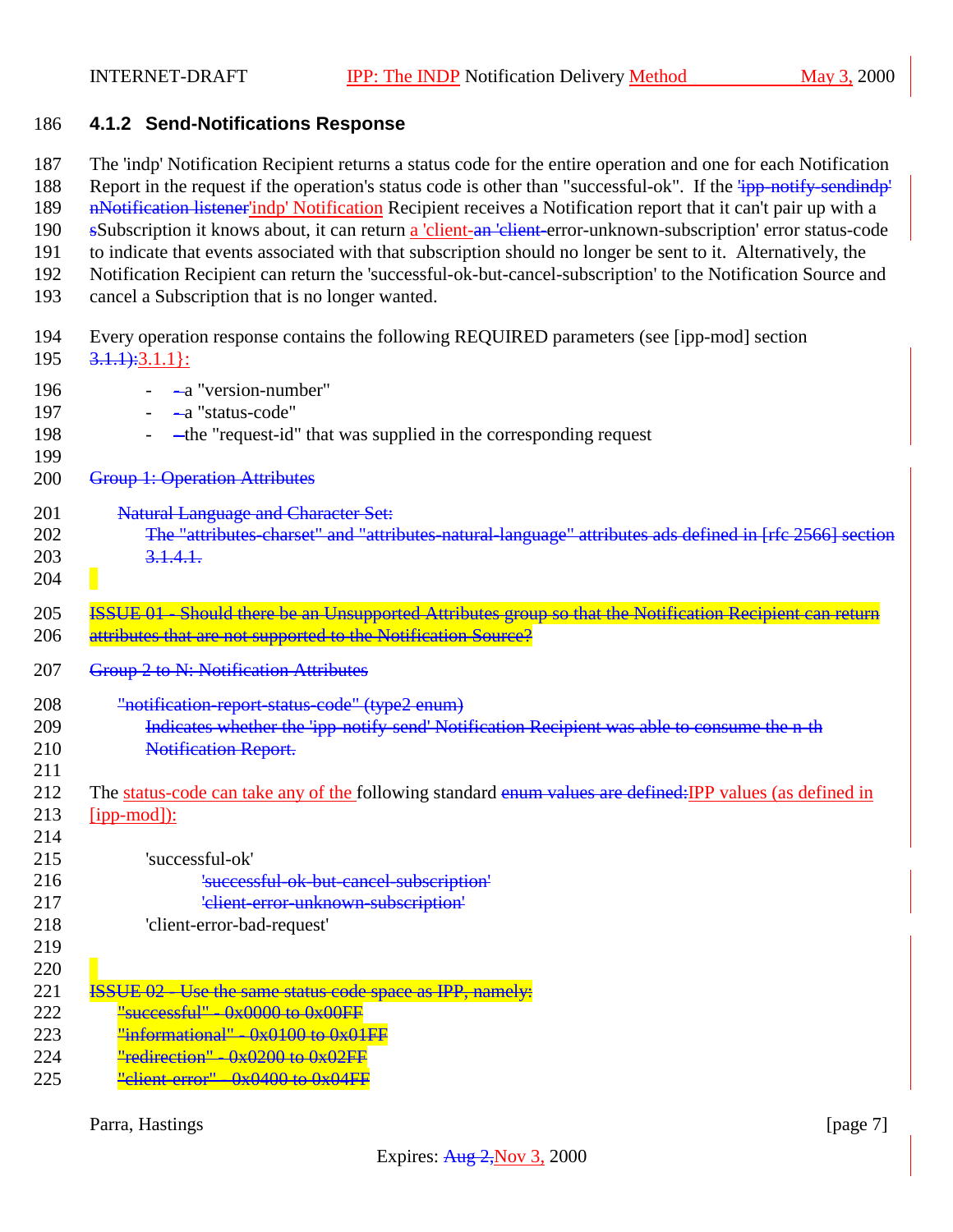INTERNET-DRAFT **IPP:** The INDP Notification Delivery Method May 3, 2000

| $server_error'' - 0x0500 to 0x05FF$                                                                                        |
|----------------------------------------------------------------------------------------------------------------------------|
| <b>ISSUE 03 - What status codes from IPP can we re-use</b>                                                                 |
| ISSUE 04 Where should the status code be defined? Here, in [indp], in [ipp ntfy], or in [ipp mod]?                         |
| ISSUE 05 - Since there is a overall status code for the entire operation and one for each Notification,                    |
| what status code is returned for the overall operation, if one Notification succeeds and another                           |
| fails?'client-error-not-found'                                                                                             |
| 'client-error-request-entity-too-large'                                                                                    |
| 'client-error-request-value-too-long'                                                                                      |
| 'server-error-version-not-supported'                                                                                       |
| 'server-error-temporary-error'                                                                                             |
| or one of the following INDP status-code extensions:                                                                       |
| 'successful-ok-partial-notification' (0x0004)                                                                              |
|                                                                                                                            |
| The 'successful-ok-partial-notification indicates that at least one notification was received and process                  |
| successfully and that errors were encountered with one or more notifications. If this status code is returned,             |
| then Group 2 below MUST be present in the response with one status-code per notification.                                  |
|                                                                                                                            |
|                                                                                                                            |
| <b>Group 1: Operation Attributes</b>                                                                                       |
|                                                                                                                            |
| <b>Natural Language and Character Set:</b>                                                                                 |
| 3.1.4.1.                                                                                                                   |
|                                                                                                                            |
| Group 2 to N: Notification Attributes                                                                                      |
|                                                                                                                            |
| "notification-report-status-code" (type2 enum)                                                                             |
| Indicates whether the 'ipp-notify-send' Notification Recipient was able to consume the n-th<br><b>Notification Report.</b> |
| The "attributes-charset" and "attributes-natural-language" attributes ads defined in [rfc 2566] section                    |
|                                                                                                                            |
| The following standard IPP status codes, defined in [ipp-mod], may be returned:                                            |
| 'successful-ok'                                                                                                            |

262 The 'indp' event notification delivery methodINDP Notification Delivery Method uses the 'indp://' URI 263 scheme in the "notify-recipients" attribute in the Subscription object in order to indicate the event 264 notification delivery method defined in this document. The remainder of the URI indicates the host and 265 address of the Notification Recipient that is to receive the **Send-Send-Notification operation**.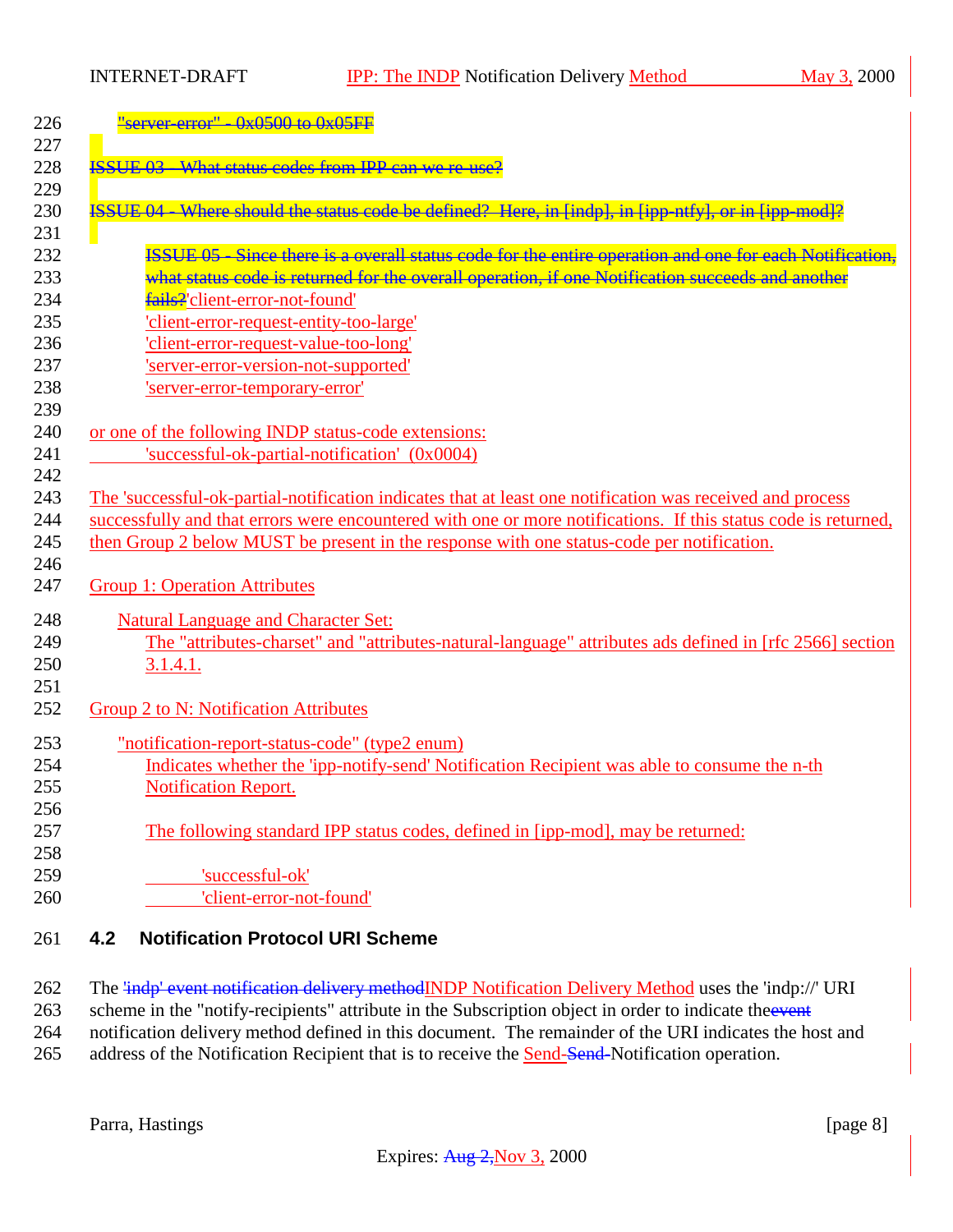### <span id="page-8-0"></span>**5 Encoding of the Operation Layer**

267 The <del>'indp' event notification delivery method</del>INDP Notification Delivery Method uses the INDP operation layer encoding described in [indp].

### **6 Encoding of Transport Layer**

- 270 The <del>'indp' event notification delivery method</del>INDP Notification Delivery Method uses the INDP transport layer encoding described in [indp].
- It is REQUIRED that an 'indp' Notification Recipient implementation support HTTP over the IANA
- assigned Well Known Port XXX (the INDP default port), though a notification recipient implementation
- MAY support HTTP over some other port as well.

### **7 IANA Considerations**

276 The  $\frac{276}{100}$  The  $\frac{276}{100}$  The  $\frac{276}{100}$  URL scheme and the IDNP default fort will be registered with IANA.

### **8 Internationalization Considerations**

When the client requests Human Consumable form by supplying the "notify-text-format" operation attribute

 (see [ipp-ntfy]), the IPP Printer (or any Notification Service that the IPP Printer might be configured to use) supplies and localizes the text value of the "human-readable-report" attribute in the Notification according

to the charset and natural language requested in the notification subscription.

# **9 Security Considerations**

 The IPP Model and Semantics document [ipp-mod] discusses high level security requirements (Client Authentication, Server Authentication and Operation Privacy). Client Authentication is the mechanism by which the client proves its identity to the server in a secure manner. Server Authentication is the mechanism by which the server proves its identity to the client in a secure manner. Operation Privacy is defined as a mechanism for protecting operations from eavesdropping.

- The Notification Recipient can cancel unwanted Subscriptions created by other parties without having to be
- the owner of the subscription by returning the 'successful-ok-but-cancel-subscription' status code in the
- Send-Notifications response returned to the Notification Source.

### **9.1 Security Conformance**

Notification Sources (client) MAY support Digest Authentication [rfc2617]. If Digest Authentication is

 supported, then MD5 and MD5-sess MUST be supported, but the Message Integrity feature NEED NOT be supported.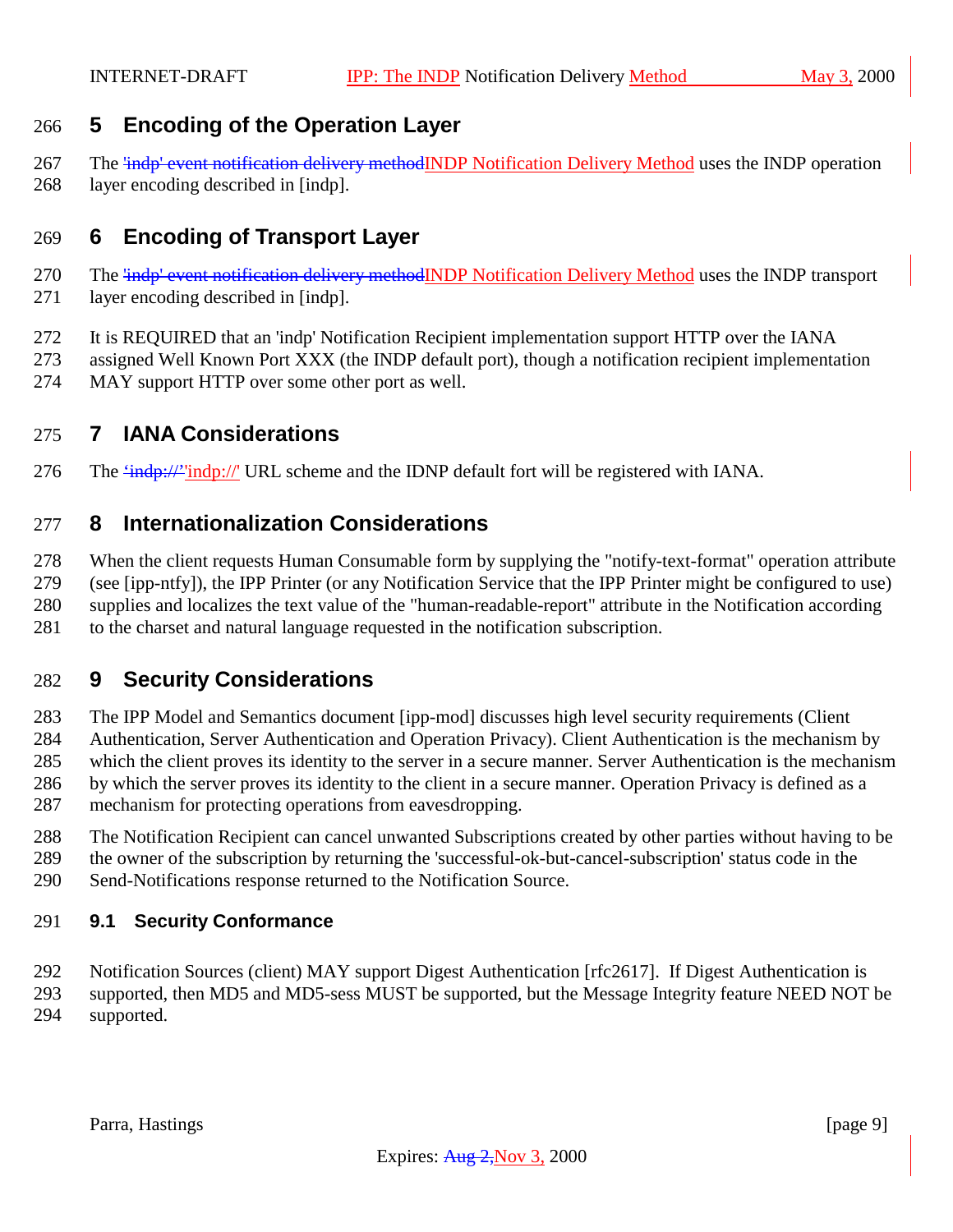<span id="page-9-0"></span>

Notification Recipient (server) MAY support Digest Authentication [rfc2617]. If Digest Authentication is

- supported, then MD5 and MD5-sess MUST be supported, but the Message Integrity feature NEED NOT be supported.
- Notification Recipients MAY support TLS for client authentication, server authentication and operation privacy. If a notification recipient supports TLS, it MUST support the
- TLS\_DHE\_DSS\_WITH\_3DES\_EDE\_CBC\_SHA cipher suite as mandated by RFC 2246 [rfc2246]. All
- other cipher suites are OPTIONAL. Notification recipients MAY support Basic Authentication (described
- in HTTP/1.1 [rfc2616]) for client authentication if the channel is secure. TLS with the above mandated
- cipher suite can provide such a secure channel.

### **10 References**

#### [indp]

307 Parra, H., T. Hastings, "Internet Printing Protocol  $\frac{1.1}{1.0}$ : (IPP): IPP Notification Delivery Protocol", <draft-ietf-ipp-indp-00.txt>,Protocol (INDP)", <draft-ietf-indp-00.txt>, February 29, 2000.

#### [ipp-mod]

 R. deBry, T. Hastings, R. Herriot, S. Isaacson, P. Powell, "Internet Printing Protocol/1.0: Model and Semantics", <draft-ietf-ipp-model-v11-064.txt>, June, 1999March<draft-ietf-ipp-model-v11- 06.txt>, March 1, 2000.

#### [ipp-ntfy]

 Isaacson, S., Martin, J., deBry, R., Hastings, T., Shepherd, M., Bergman, R., "Internet Printing Protocol/1.1: IPP Event Notification Specification", <draft-ietf-ipp-not-spec-02.txt>, February 2, 2000.

### [ipp-pro]

 Herriot, R., Butler, S., Moore, P., Tuner, R., "Internet Printing Protocol/1.1: Encoding and 320 Transport", draft-ietf-ipp-protocol-v11-053.txt, June, 1999Marchdraft-ietf-ipp-protocol-v11-05.txt, March 1, 2000.

#### [rfc2026]

S. Bradner, "The Internet Standards Process -- Revision 3", RFC 2026, October 1996.

#### [rfc2616]

 R. Fielding, J. Gettys, J. Mogul, H. Frystyk, L. Masinter, P. Leach, T. Berners-Lee, "Hypertext Transfer Protocol - HTTP/1.1", RFC 2616, June 1999.

#### [rfc2617]

 J. Franks, P. Hallam-Baker, J. Hostetler, S. Lawrence, P. Leach, A. Luotonen, L. Stewart, "HTTP Authentication: Basic and Digest Access Authentication", RFC 2617, June 1999.